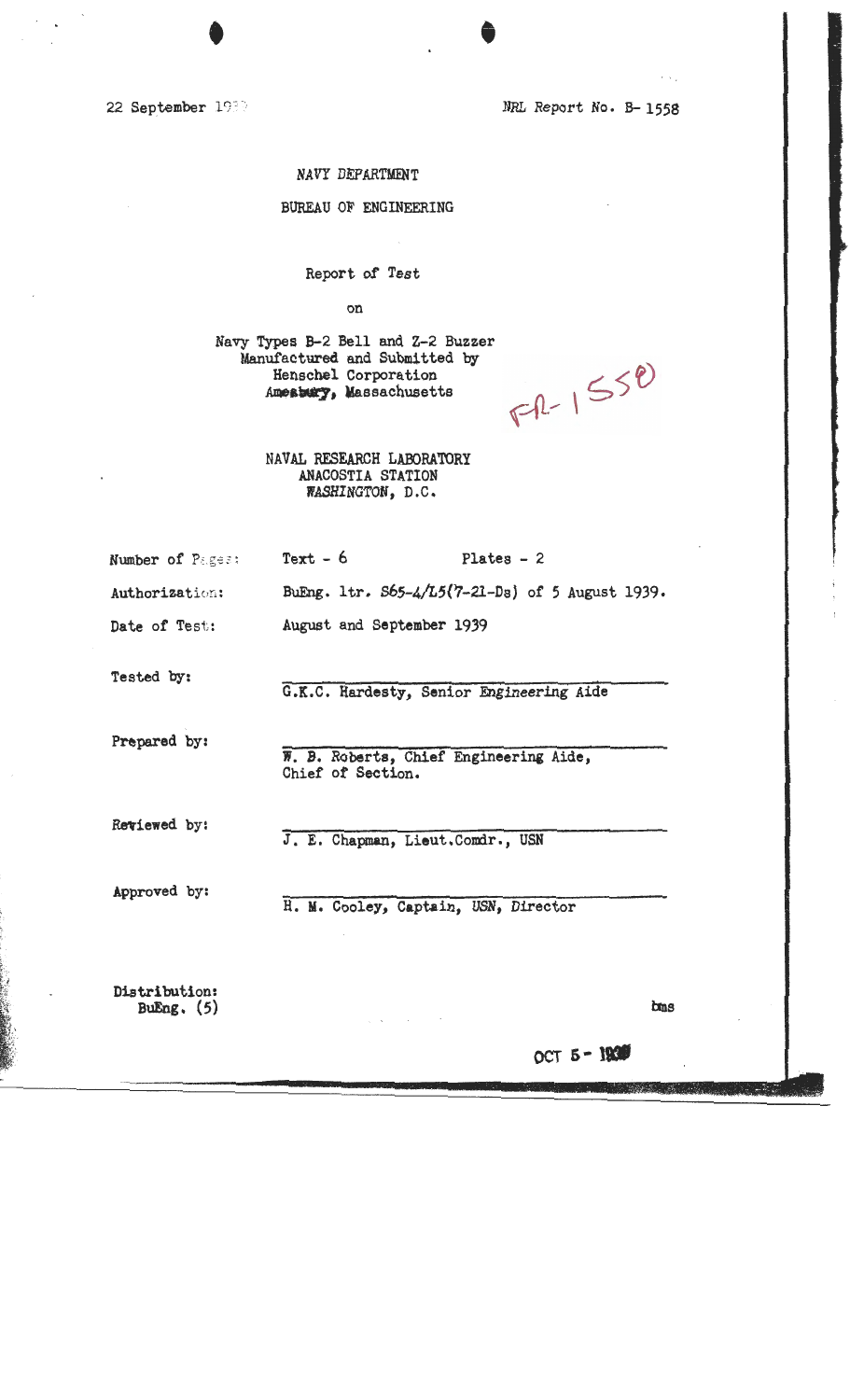# TABLE OF CONTENTS

|    | <b>PAGE</b><br><b>SUBJECT</b>                                                      |
|----|------------------------------------------------------------------------------------|
|    | 1. Authorization for Test 1                                                        |
|    | 2. Object of Test 1                                                                |
| 3. | Abstract of Test1                                                                  |
|    | (a) Conclusions. 1a<br>(b) Recommendations $\cdots \cdots \cdots \cdots \cdots$ lb |
|    |                                                                                    |
|    | 5. Method of Test 2                                                                |
|    | 6. Results of Test. 3                                                              |
|    | . 6<br>7. Conclusions                                                              |

## APPmDICES

|  |  | ------------- |                                                                                                                                                                                                                                                                                           |  |  |  |
|--|--|---------------|-------------------------------------------------------------------------------------------------------------------------------------------------------------------------------------------------------------------------------------------------------------------------------------------|--|--|--|
|  |  |               | Photograph of Sample Bell and Buzzer, assembled Plate 1                                                                                                                                                                                                                                   |  |  |  |
|  |  |               | Photograph of Sample Bell and Buzzer, removed from<br><b>CASA</b> a conservative to the external external property and a property of the conservative conservative conservative conservative conservative conservative conservative conservative conservative conservative conservative c |  |  |  |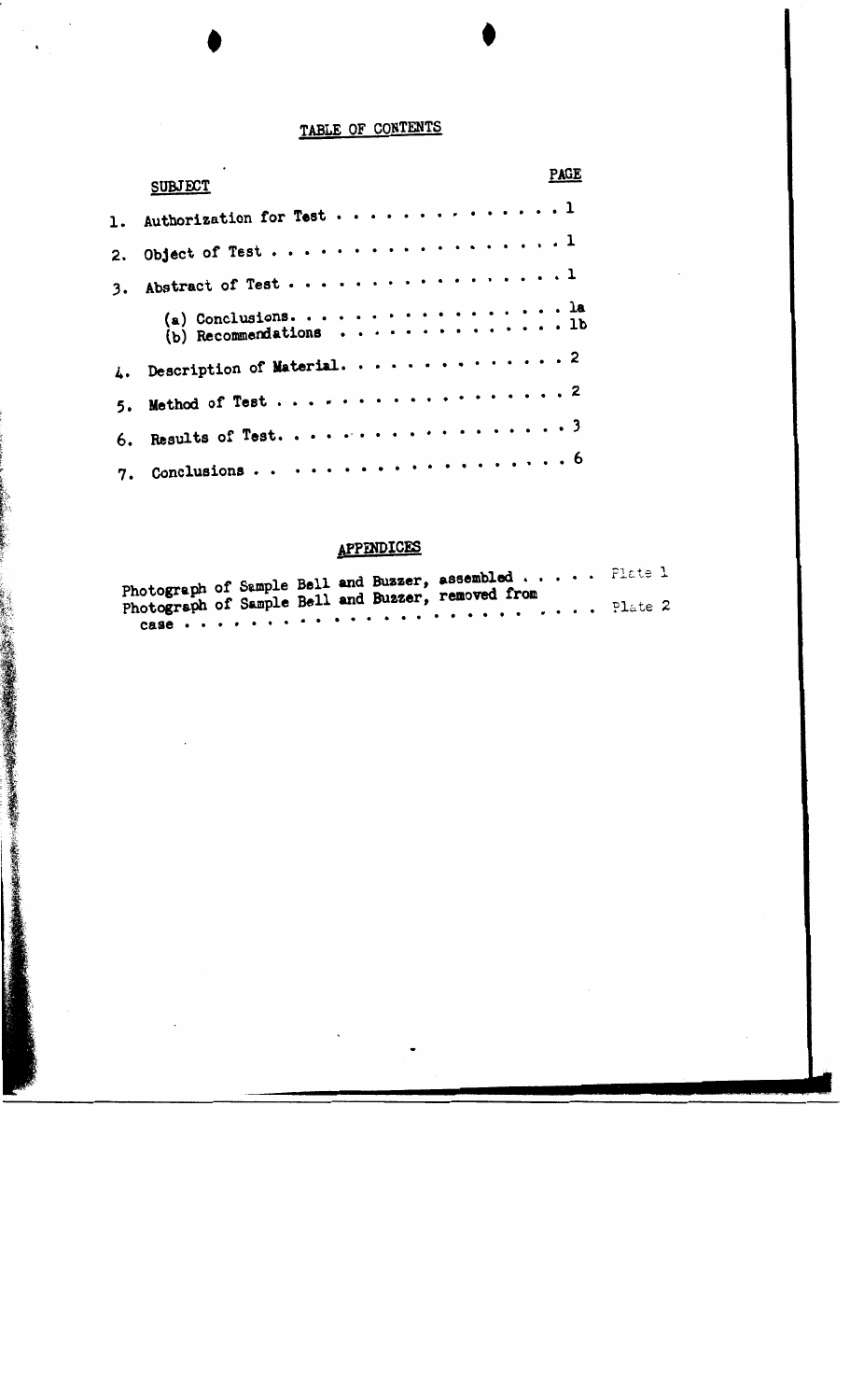#### Conclusions

(a) The B-2 bell (115 V. a.c.) bas complied with the specification except for the shock integrity requirement. At the conclusion of this test, the tungsten contact, piece 40, on the fixed terminal plate, piece 17, was found torn away, due to improper riveting. The performance of the bell, during the endurance test, was satisfactory.

(b) The Z-2 buzzer has complied with the specification except for the dielectric and **weight** requirements. The breakdown occurred between the winding and the hinged end of the armature, **piece** 10. A greater clearance should be provided between the coil and the armature which are now in contact.

(c) *5* oimces. The allowable weight for the buzzer was exceeded by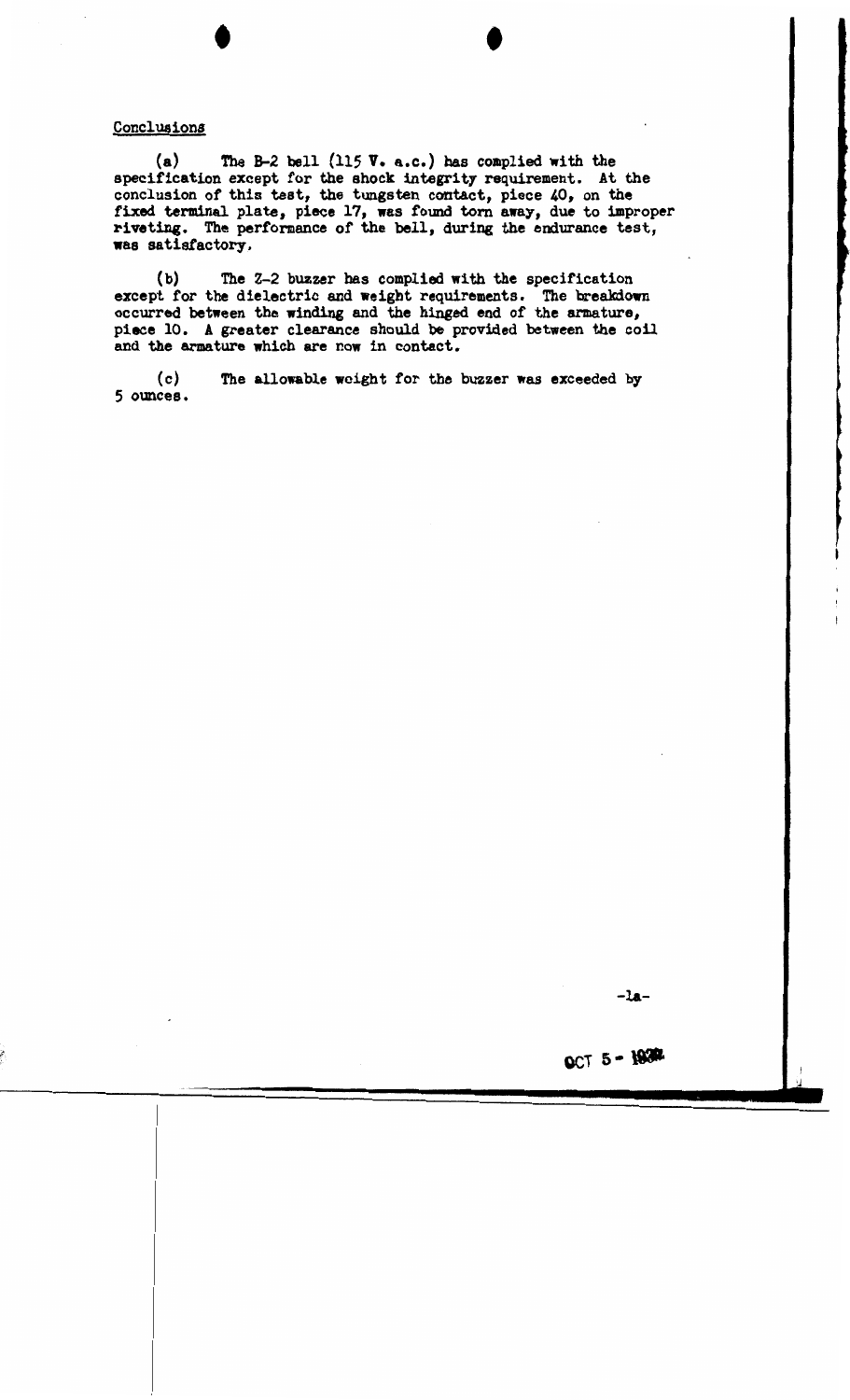### Recommendations

"清华师

**t** 

(a) It is recommended that the sample B-2 bell be approved subject to the use of tungsten contacts having larger diameter rivets. The diameter of the present contact rivet is 1/16 inch.

(b) It is also recommended that the sample Z-2 buzzer be approved for Naval use, providing that sufficient clearance is provided between the winding and armeture to enable the sample to withstand the required dielectric test and that the **excess weight**  is not considered objectionable.

OCT 5 - 1950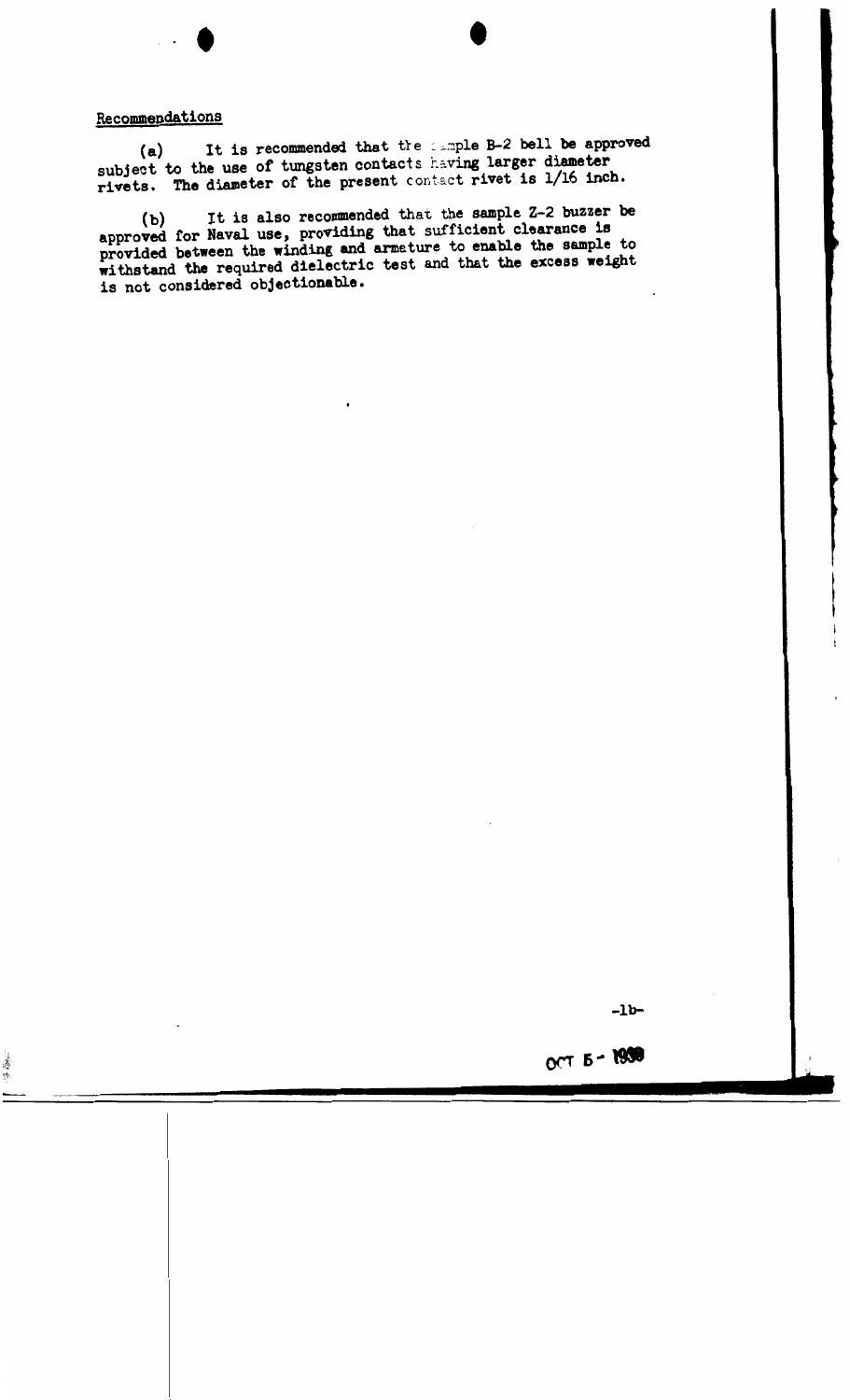#### AUTHORIZATION FOR TEST

1. This test was authorized by reference **(a),** and other references pertinent to the test are listed as references (b), (c), (d), (e) and **(f).** 

Reference: (a) BuEng. ltr.  $S65-\frac{1}{5}(7-21-DS)$  of 5 August 1939.

- (b) Specification 17Sll(INT) of 15 February 1938.
- {c) Dnrg. ll-T-1285-L(Portsmouth No. 30122) Type B-2 **Bell.**
- (d) Drwg. 11-T-1327-L (Portsmouth No. 30245) Type 2-2 Buzzer.
- {e) NRL ltr. report S65-4/15 {Serial No. 100) of 13 February 1939.
- (f) NRL Report B-1485 of 19 October 1938.

#### OBJECT OF TEST

2. The object *ot* the test was to determine conformance of the sample bell and buzzer with the specification, reference (b), drawings references (c) and (d), and their suitability for Naval use.

#### ABSTRACT OF TEST

J. The samples, as received, **were** set up in suitable test circuits **where** their performance was carefully observed for compliance **with the** requirements. An inspection of the samples, to determine conformance with the drawings, references (c) and (d), and their compliance with the specification, in the matter of materials, design, and workmanship, concluded the test.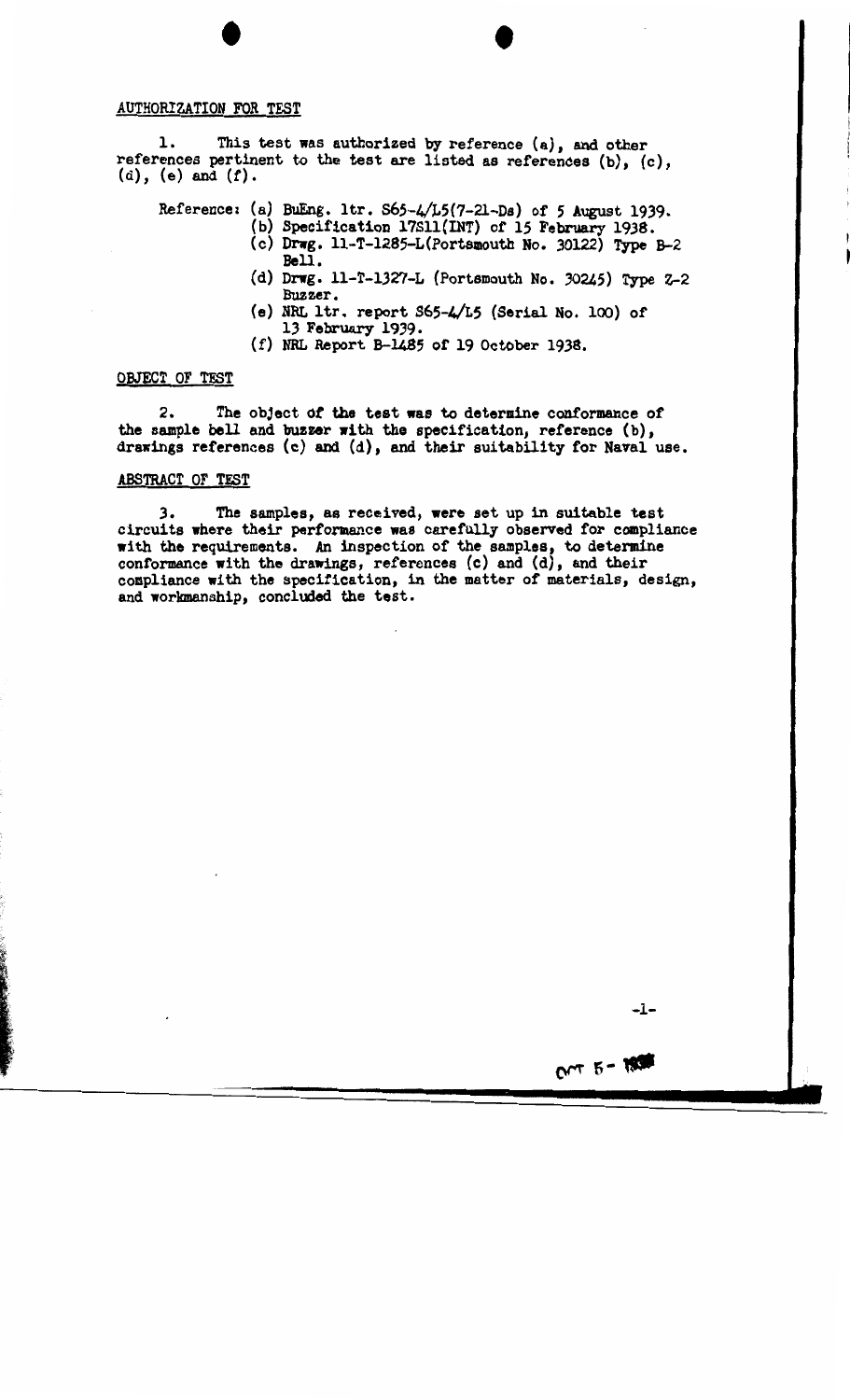#### DESCRIPTION OF MATERIAL UNDER TEST

4. The boll was manufactured by Henschel Corporation. Amesbury, Massachusetts, under drawing, reference (c), as a Navy type B-2.

5. It is of the vibrating type, employs contacts for interrupting the circuit, and is designed to operate on **a** 115 volts, a.c. 60 cycle supply. The gong is struck by means of a striker arm, extending through a packing gland in the case, on which is located **a** zinc plated steel ball.

6. The mechanism is mounted on a BE metal case cover which is secured to the cast aluminum alloy case with four  $(4)$  fillister headed, zinc plated, steel machine screws, used as through bolts.

7. The electromagnet is made up of thin iron punchings, of nun shape, and has a single formed **wiming.** The lead **wires** from this winding are soldered to terminals, one of which is a part of the contact mechanism, located on an insulating block of' phenolic material. Terminal lugs, in accordance with Bureau drawing 9-S-1841-L, are located on the terminal block.

8. The case is provided with four  $(4)$  mounting lugs and two bosses, one tapped for a  $3/4$ -inch terminal tube. A  $1/4$ -inch square rubber gasket is recessed into the rim of the case to insure watertightness. It also prevents the BE metal case cover from contacting the aluminum case.

9. The inside of the case and cover are finished with black insulating varnish applied over a base coat of zinc chromate paint and the outside with gray paint over ainc chromate paint.

10. In engraved brass nameplate is secured to the case cover **with two** (2) No. 4-40 nickel plated brass machine screws.

11. The buzzer, \_aanutactured under **drawing,** reference (d), is similar in design except that it eaploys no contacts and the noise is produced by an adjustable steel screw on one end of the hinged armature striking the case cover of cast **aluainum.** 

12. land 2. The samples submitted are shown by photographs, Plates

#### METHOD OF TEST

13. The sample bell and buzzer, as received, were first tested to determine their electrical characteristics and sound pressure output in decibels. The sound measurements **were** made in a soundproof room with the samples located eighteen (18) feet from a General Radio type 559-A noise meter, and on the axis thereof.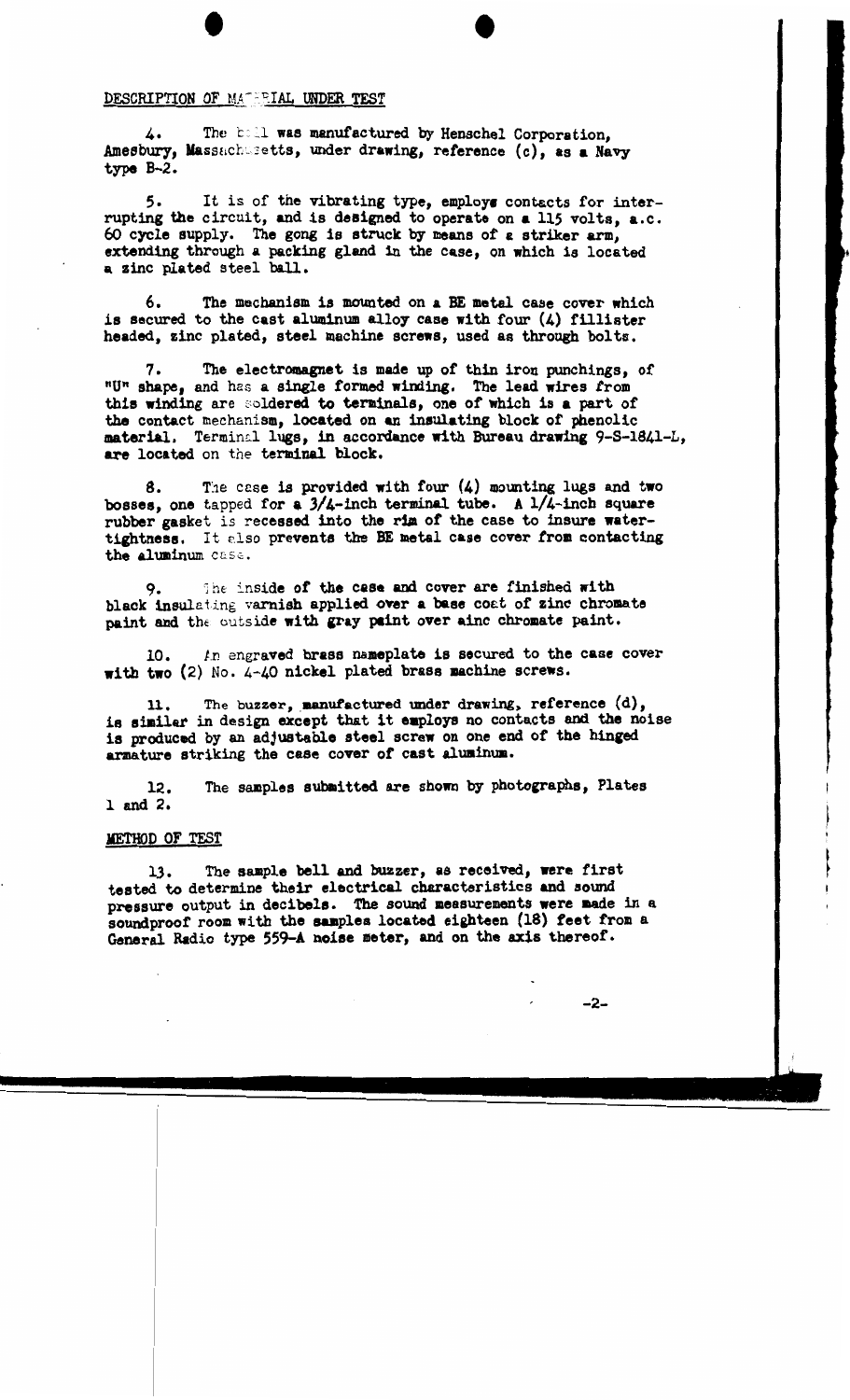14. They were next tested for endurance by operating them "one minute on" and "one minute off" for a period of 1500 cycles. the first 750 cycles at an ambient temperature of 60 $\degree$  C. and the second half at O<sup>o</sup> C. The temperature rises of the windings were obtained by the resistance method during the first half of the endurance test.

15. Following this, they **were** tested for operation at +10 per cent of the rated voltage and frequency when inclined in all planes.

16. Then followed tests for ruggedness, conducted by placing them on a standard Bureau of Engineering shock stand and subjecting them to 20 shocks of 250 foot pounds each. As a part of this test, they were subjected to six tests of JO minutes each, while mounted on a standard Navy J foot pound vibration machine, at frequencies of 100, 150, 200, 250, 300 and 350 vibrations per minute.

17. The bell was next tested for splashproofness by subjecting it to a 1-inch stream of water, under a pressure head of 35 fee., played from a hose at a distance of 5 feet, for 5 minutes. The buzzer was tested for watertightness by submerging it under J feet of standard sea water for 1 hour.

18. Then followed tests for dielectric strength by subjecting them to **twice** the **rated voltage** plus 1250 volts, **a.c.,** 60 cycles, for 1 minute, **between their** electrical circuits and ground, after which their insulation **resistance was measured with a** 1000 volt megger.

19. An inspection of **the samples** to determine the effect of the tests and conformance with the specification pertaining to materials, design and workmanship, concluded the tests.

#### RFSULTS OF TEST

~;

20. The test results obtained **were** as follows:

| <u>Requirements</u>    | Test Values     |               |  |  |
|------------------------|-----------------|---------------|--|--|
|                        | <b>B-2 Bell</b> | 2-2 Buzzer    |  |  |
| Voltage: 115           | $115$ volts     | 115 volts     |  |  |
| Current: Alternating   | Alternating     | Alternating   |  |  |
| Amperes: Not specified | 0.118 amperes   | 0.106 amperes |  |  |
| Frequency: 60 cycles   | 60 cycles       | 60 cycles     |  |  |
| Watts: Not over 7.5    | $7.5$ watts     | $6.0$ watts   |  |  |

-3-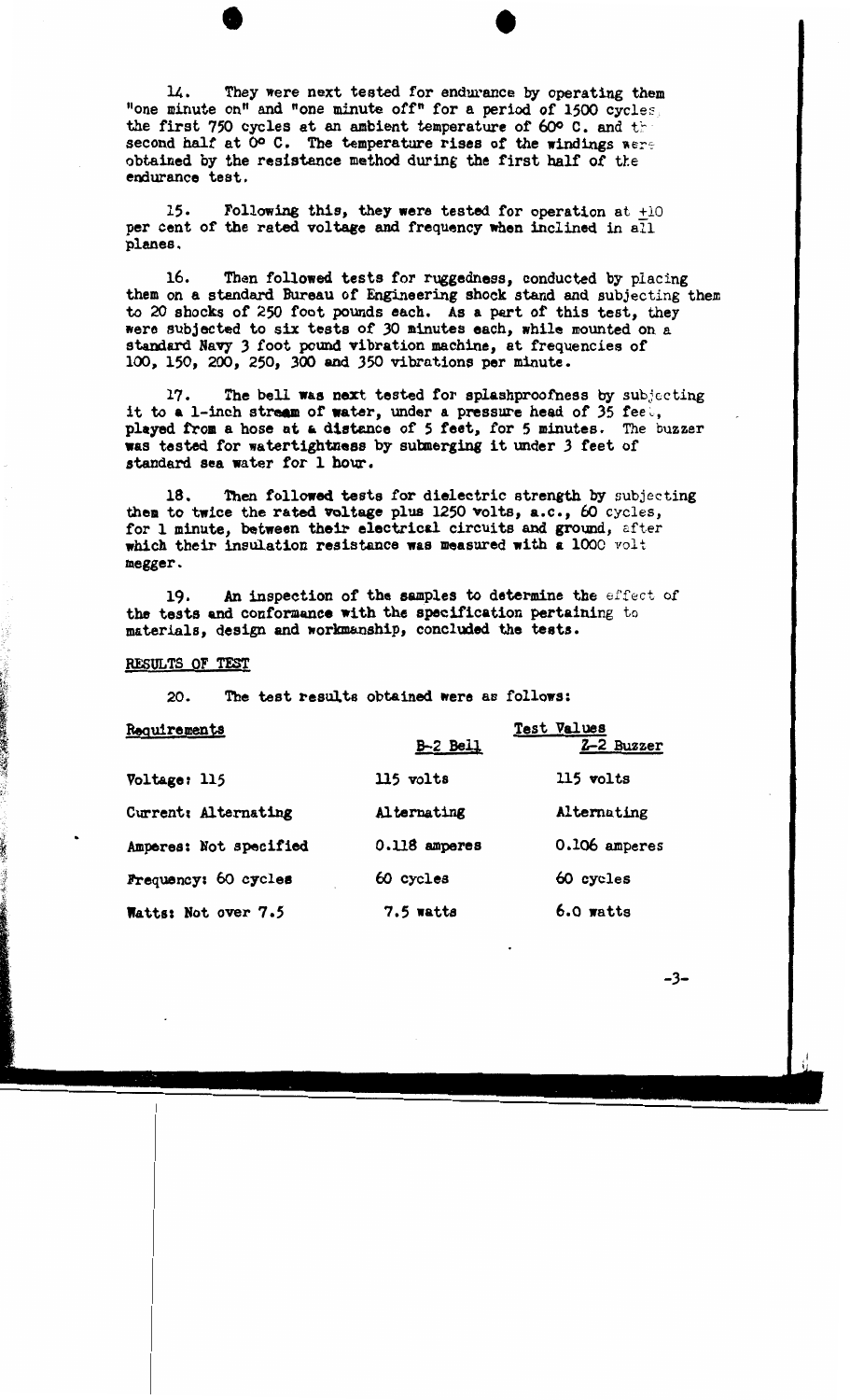| Requirements                                                                                                                                                                                                                                   | <b>B-2 Bell</b>  | Test Values | 2-2 Buzzer            |
|------------------------------------------------------------------------------------------------------------------------------------------------------------------------------------------------------------------------------------------------|------------------|-------------|-----------------------|
| Power Factor: Shall be not<br>less than 50% for B-2 bell<br>and 40% for Z-2 buzzer.                                                                                                                                                            | 55.2%            |             | 49.2%                 |
| Endurance: Shall be operated<br>"one minute on" and "one<br>minute off" for a period<br>of 1500 cycles, the first<br>750 cycles at an ambient<br>temperature of 60° C. and<br>the second at O° C.                                              | Complied         |             | Complied              |
| Temperature rise: Shall not<br>exceed 45° C. at any time<br>during the endurance test.                                                                                                                                                         | $20.90C$ .       |             | 28.8° C.              |
| Dielectric: Shall withstand<br>twice the rated voltage plus<br>1250 volts, a.c., 60 cycles,<br>for 1 minute.                                                                                                                                   | Complied         |             | * See "Comments"      |
| Insulation resistance: Shall<br>be not less than 5 megohms<br>by 500 volt megger following<br>the dielectric test.                                                                                                                             | Complied         |             | $*$ Zero              |
| Weight: Shall not exceed 2<br>pounds for Type B-2 bell<br>and 16 ounces for Z-2 buzzer.                                                                                                                                                        | 2 pounds         |             | $*$ 1 pound, 5 ounces |
| Sound pressure output: Shall<br>be not less than 40 decibels<br>at 18 feet in a soundproof<br>room.                                                                                                                                            | 56 db            |             | 47 db                 |
| Pitch of Note: 100 to 500 CPS.                                                                                                                                                                                                                 |                  |             | 120 CPS               |
| Shock Integrity: Shall with-<br>stand 20 shocks of 250 foot<br>pounds each under conditions<br>specified in paragraph F-2g.                                                                                                                    | * See "Comments" |             | Complied              |
| Resistance to Vibration: Shall<br>be subjected to six tests on<br>a standard Navy 3 foot pound<br>vibration machine at fre-<br>quencies of 100, 150, 200,<br>250, 300 and 350 per minute,<br>for periods of 30 minutes<br>each without injury. | Complied         |             | Complied              |

 $\mathcal{F}^{\text{max}}_{\text{max}}$ 

-4-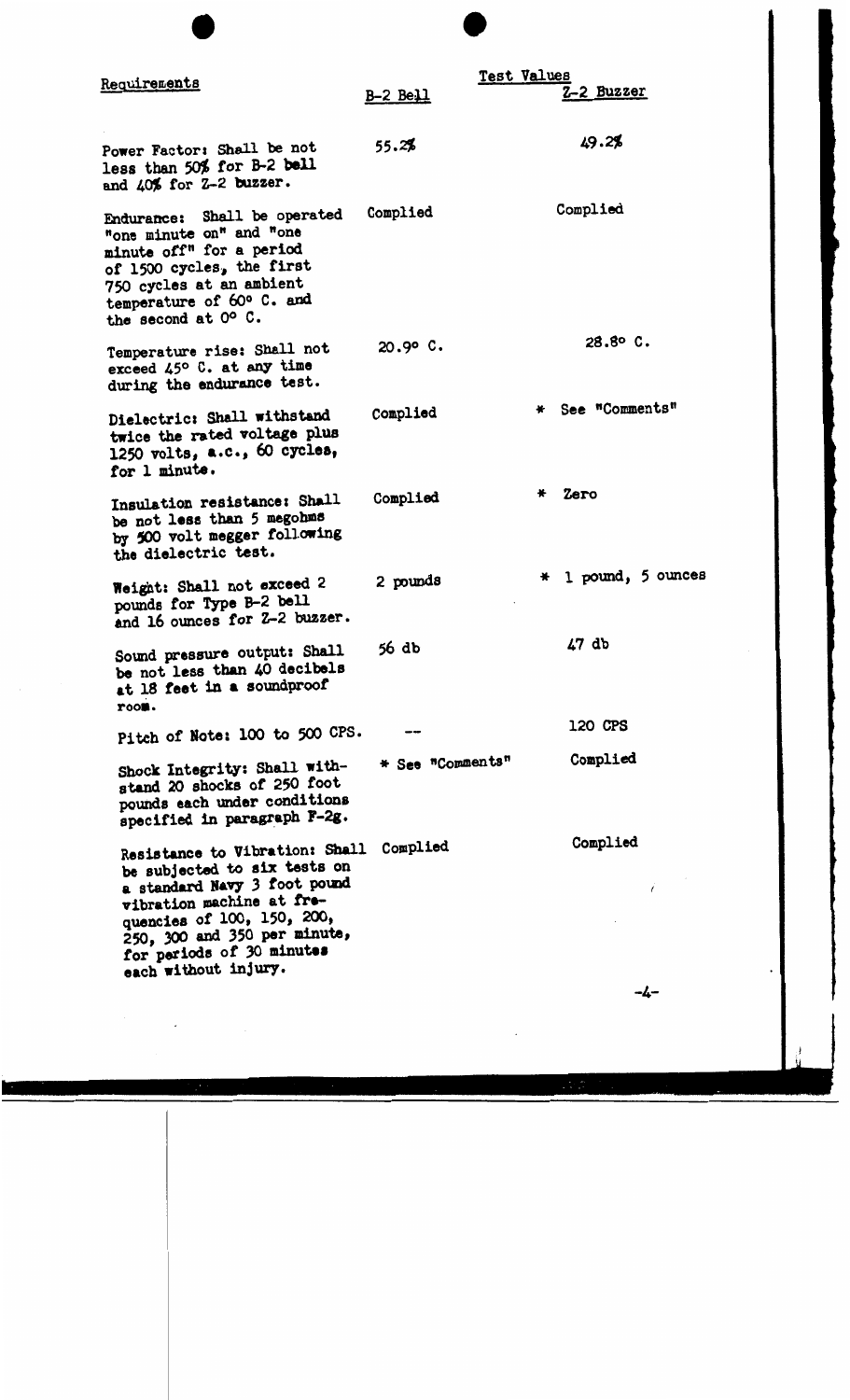| Requirements                                                                                                                                                                                                          | Test Values<br>$B-2$ Bell                                                            | 2-2 Buzzer                              |
|-----------------------------------------------------------------------------------------------------------------------------------------------------------------------------------------------------------------------|--------------------------------------------------------------------------------------|-----------------------------------------|
| Inclination: Shall operate<br>in any position when supplied<br>with +10% rated voltage and<br>frequency.                                                                                                              | Complied                                                                             | Complied                                |
| Splashproofness: Bell shall be<br>subjected to a 1-inch stream<br>of water, under a pressure<br>head of 35 feet, played from a<br>hose at a distance of 5 feet,<br>for 5 minutes, without water<br>entering the case. | Complied                                                                             |                                         |
| Watertightness: Buzzer shall<br>not leak when submerged under<br>3 feet of standard sea water<br>for 1 hour.                                                                                                          |                                                                                      | Complied                                |
| Dissimilar materials: Brass<br>shall not be in contact with<br>aluminum.                                                                                                                                              | Complied                                                                             | Complied                                |
| Nameplates: Shall be in accord-<br>ance with N.D. Specification<br>42N2.                                                                                                                                              | Complied<br>Nickel plated<br>brass.                                                  | Complied<br>Copper-nickel<br>alloy.     |
| Case Material: Shall be of<br>bronze or aluminum alloy as<br>specified in paragraph D3.                                                                                                                               | Complied<br>Aluminum case with<br>BE metal cover.                                    | Complied<br>Aluminum case<br>and cover. |
| Terminal Block: Shall be of<br>approved material, equipped<br>with lugs in accordance with<br>BuEng. Drawing 9-S-1841-L.                                                                                              | Complied<br>Cloth inserted phenolic material.                                        | Complied                                |
| Painting: Aluminum castings<br>shall be painted with two<br>coats of aluminum paint over<br>zinc chromate paint and<br>finished with gray paint.                                                                      | Complied                                                                             | Complied                                |
| Prevention of radio interfer-<br>ence, paragraph D-8.                                                                                                                                                                 | * None provided on the B-2 bell.<br>Design of 2-2 buzzer prevents inter-<br>ference. |                                         |
| * Denotes failure to comply with the specifications.                                                                                                                                                                  |                                                                                      |                                         |
| Note: The salt spray test was not conducted as the samples have ex-<br>ternal construction and finishes identical to those previously tested                                                                          |                                                                                      |                                         |

ternal construction and finishes identical to those previously tested and reported as being satisfactory under references  $(e)$  and  $(f)$ .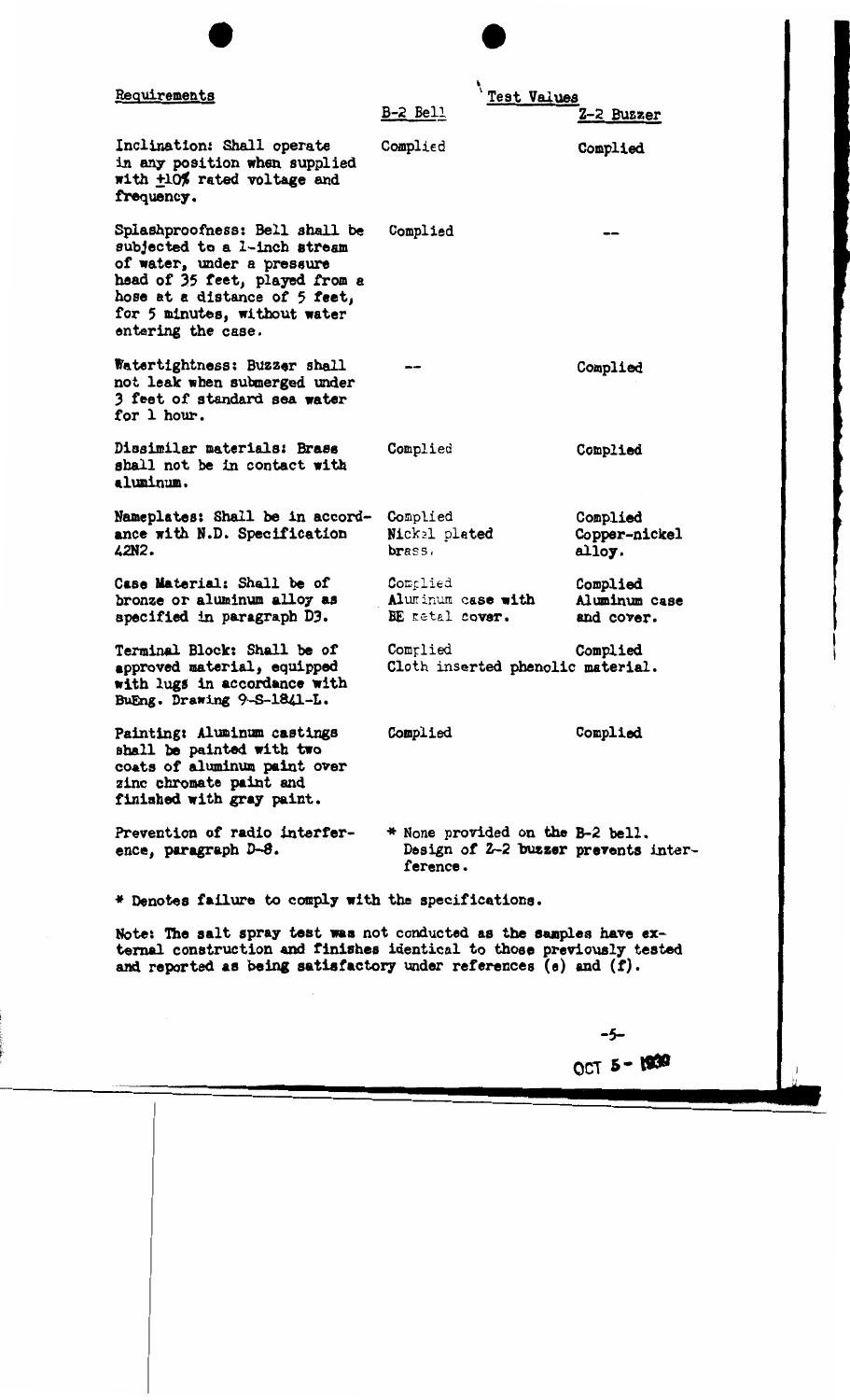#### **CONCLUSIONS**

21. The B-2 bell (115 v., a.c.) bas complied with the specification except for the shock integrity requirement. At the conclusion of this test, the tungsten contact, piece 40, on the fixed terminal plate, piece 17, **was** found torn away, due to improper riveting. The performance of the bell, during the endurance test, was satisfactory.

22. The Z-2 buzzer has complied with the specification except for the dielectric and weight requirements. The breakdown occurred between the winding and the hinged end of the armature, piece 10. A greater clearance should be provided between the coil and the armature which are now in contact.

23. The allowable weight for the buzzer was exceeded by 5 ounces.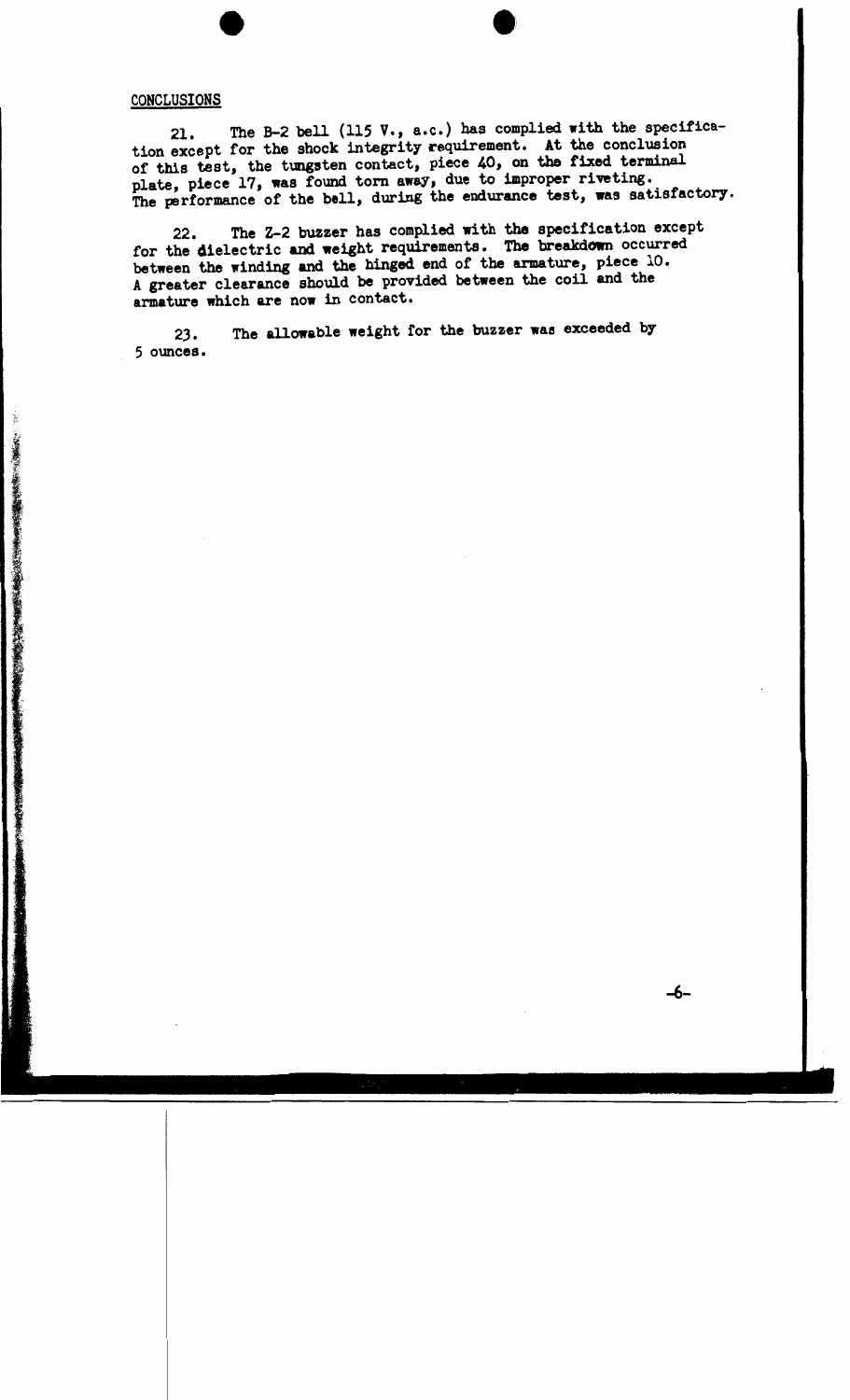